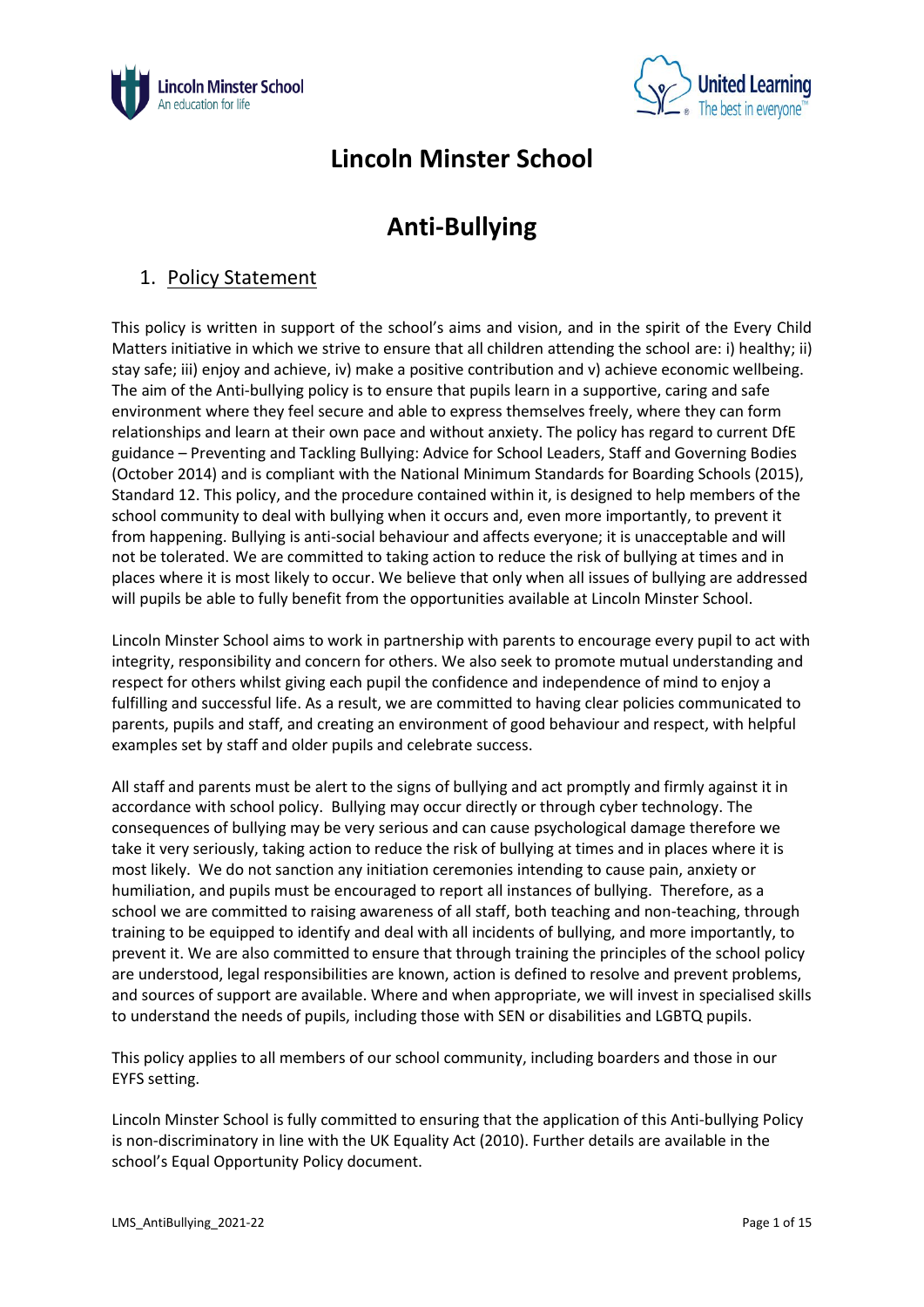



Lincoln Minster School seeks to implement this policy through adherence to the procedures set out in the rest of this document.

This document is available to all interested parties, including prospective parents, on our website and on request from the school offices and should be read in conjunction with the following documents and policies: Behaviour and Discipline, Exclusion, Removal and Review, PSHE schemes of work.

This document is reviewed annually by J Muir (Deputy Head Pastoral) and M Burton (Head of the Preparatory School) or as events or legislation change requires. The next scheduled date for review is July 2022.

| <b>Reviewed By</b>       | J Muir; Deputy Head Pastoral<br>M Burton; Head of the Preparatory School |
|--------------------------|--------------------------------------------------------------------------|
| Date                     | September 2021                                                           |
| <b>Reason for Change</b> | Annual review                                                            |
| Next review date         | <b>July 2022</b>                                                         |

#### *Contents*

| 1. | <b>Policy Statement</b>                         | Page 1   |
|----|-------------------------------------------------|----------|
| 2. | <b>Definitions</b>                              | Page 3   |
| З. | <b>Signs and Symptoms</b>                       | Page 3   |
| 4. | <b>Procedures for Dealing with Bullying</b>     | Page 4-7 |
|    | <b>Senior School</b><br>a.                      | Page 5   |
|    | <b>Preparatory School, including EYFS</b><br>b. | Page 6   |
|    | 5. Dealing with Incidents of Bullying           | Page 7   |
| 6. | <b>Monitoring, Evaluation and Review</b>        | Page 9   |
| 7. | <b>Key Sources of Information</b>               | Page 9   |
| 8. | <b>Appendix 1: Cyber Bullying</b>               | Page 10  |
|    | 9. Appendix 2: Preventing Bullying              | Page 12  |
|    | 10. Appendix 3: Reporting of Racist incidents   | Page 12  |
|    | 11. Appendix 4: Anti-Bullying Charter           | Page 15  |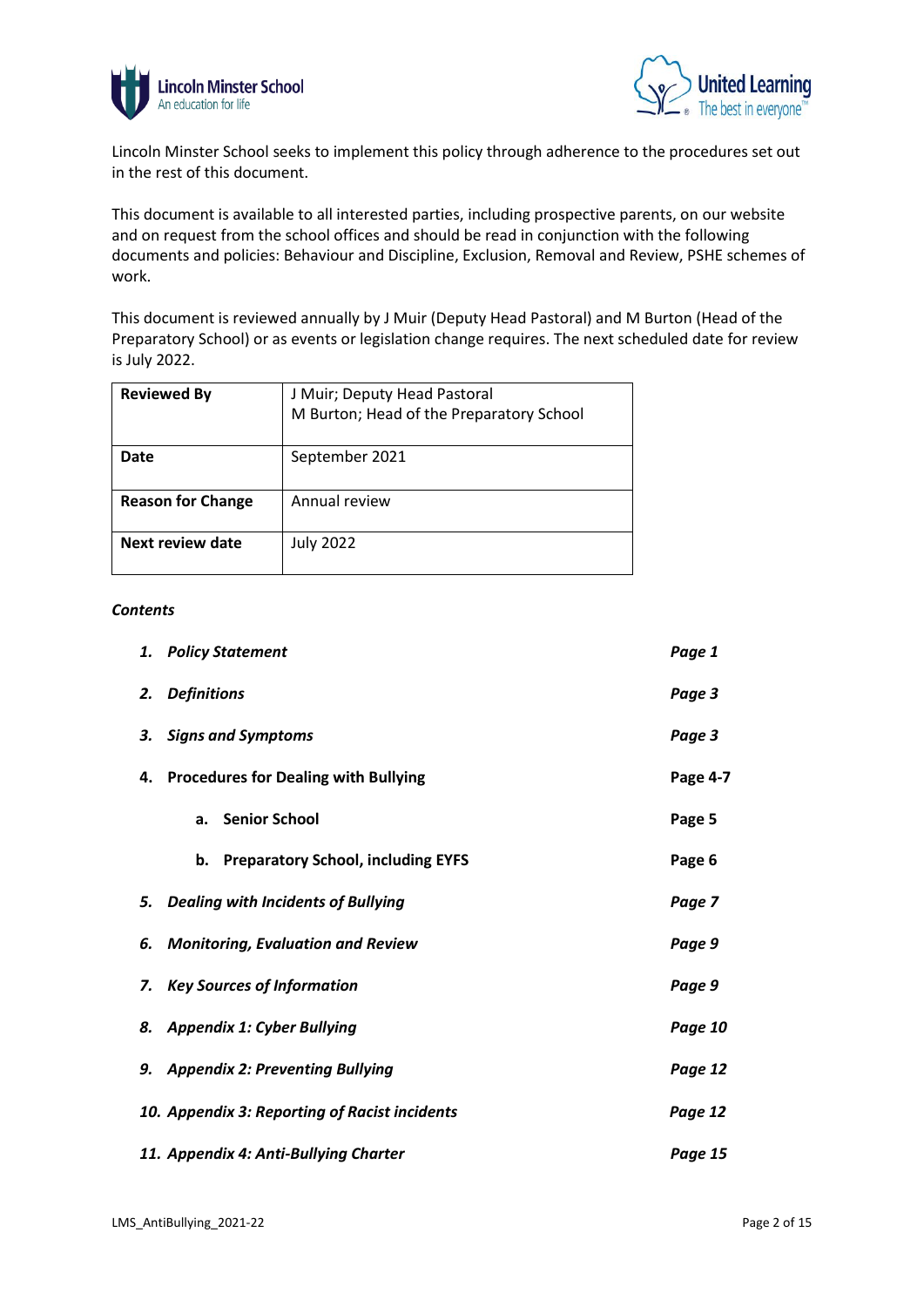



### 2. Definitions

Any behaviour which is threatening or makes an individual or group feel unhappy, uncomfortable or intimidated in school (or outside it) is clearly not acceptable. Such behaviour may be regarded as bullying.

Most bullying has some things in common:

- It is deliberately hurtful behaviour
- It is usually repeated over a period of time but may also occur as a single incident
- It is often motivated by prejudice against particular groups
- It is difficult for those being bullied to defend themselves

Bullying can be:

- Something that occurs directly, or through cyber technology and prejudice based because of a protected characteristic
- Emotional or psychological, being unfriendly, excluding, tormenting, threatening gestures.
- Physical pushing, kicking, hitting, punching, tripping or any use of violence.
- Verbal name-calling, sarcasm, spreading rumours or teasing.
- Damage to property or theft
- Racial, religious or cultural taunts, graffiti, gestures, insulting remarks on racial, religious or cultural grounds.
- Sexual /sexist unwanted physical contact, sexually abusive comments, or comments and actions relating to gender.
- Homophobic/transphobic focus on the nature of a person's sexuality.
- Disability related focused on an individual's physical disability
- Targeted towards individuals whose special educational needs make them particularly vulnerable.
- Motivated by actual or perceived differences e.g. if a child is adopted or a carer
- Cyber all areas of internet, such as email and internet chat room misuse. Threats by text messages and phone calls. Misuse of associated technology such as cameras and video facilities.

#### 3. Signs and Symptoms

A child may display signs or behaviour that might indicate that he or she is being bullied. Adults should be aware of these possible signs and that they should investigate if a child:

- is frightened of walking to or from school
- doesn't want to go on the school / public bus
- begs to be driven to school
- changes their usual routine
- is unwilling to go to school (school phobic) or takes unusual absences
- begins to truant
- becomes withdrawn anxious, or lacking in confidence
- starts stammering
- attempts or threatens suicide or runs away
- cries themselves to sleep at night or has nightmares
- feels ill in the morning
- feigns illness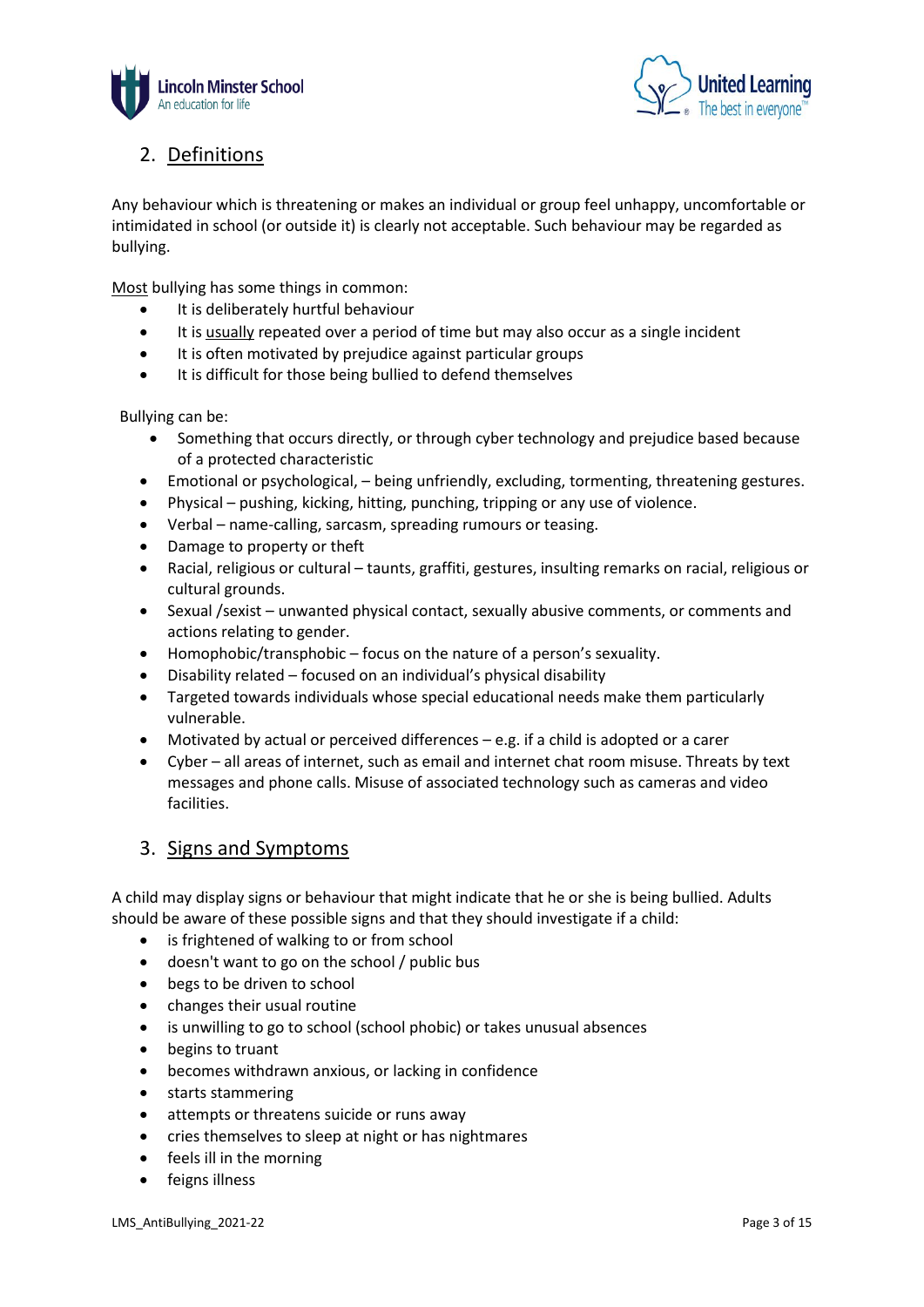



- begins to do poorly in school work
- comes home with clothes torn or books damaged
- has possessions which are damaged or 'go missing'
- asks for money or starts stealing money (to pay bully)
- has money continually 'lost'
- has unexplained cuts or bruises
- comes home starving (lunch has been stolen)
- becomes aggressive, disruptive or unreasonable
- is bullying other children or siblings
- is frightened to say what's wrong
- gives improbable excuses for any of the above
- is afraid to use the internet or mobile phone
- is nervous and jumpy when a cyber-message is received
- stops eating

These signs and behaviours could indicate other problems, but bullying should be considered a possibility and should be investigated.

There may be evidence of changes in work patterns, lacking concentration or truanting from school. Victims of bullying may experience many immediate mental or physical health-related consequences and may suffer from anxiety disorders and depression. In extreme cases they are at risk of committing suicide. A bullying incident is treated as a child protection concern where there is reasonable cause to believe that a child is suffering, or likely to suffer, significant harm. In this case the bullying may be referred to the police or social care.

Pupils who bully others may also experience short and long term consequences of their bullying behaviour. They may become depressed as a result of their actions.

Whilst bullying is not a specific criminal offence, the Public Order Act 1986 made it an offence to use towards another person threatening, abusive, or insulting words or behaviour. It is a similar offence to distribute or display anything that is threatening, abusive or insulting.

A further offence of intentionally causing harassment was introduced by the Criminal Justice and Public Order Act 1994.

Headteachers have a legal duty under the School Standards and Framework Act 1998 to draw up procedures to prevent bullying among pupils and to bring these procedures to the attention of staff, parents and pupils.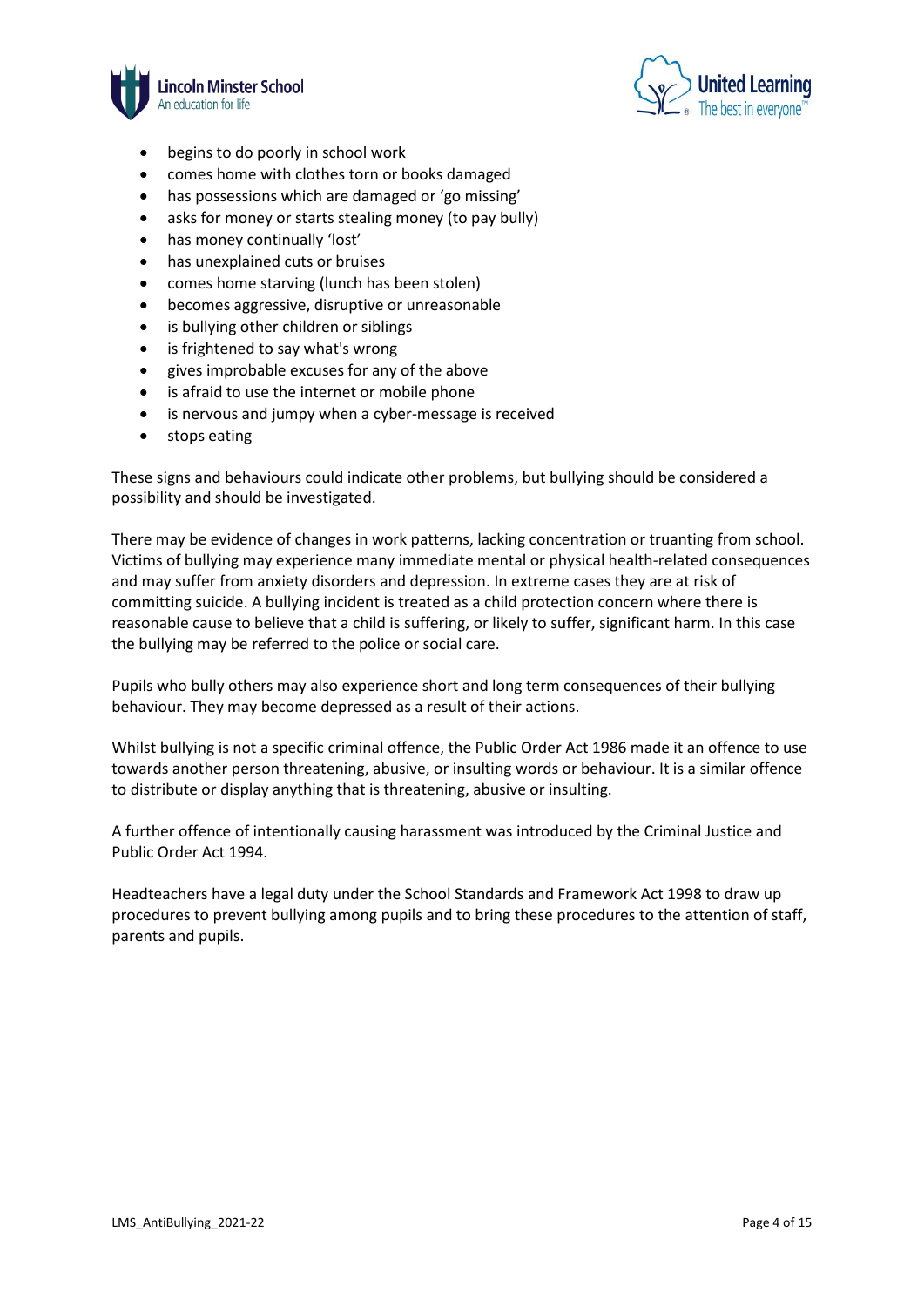



## 4. Procedures for dealing with bullying: what to do if you think a child is being bullied

In the first instance, it is important to make it clear to the victim that revenge is not appropriate, and to the bully that his/her behaviour is unacceptable, and has caused distress. Every effort is made to resolve the problem through counselling of both parties.

At this stage, parents of both parties are informed of what has happened and how it has been dealt with. It is vital that everything that happens is carefully recorded in a clear factual way.

If the bullying behaviour continues, and counselling has not worked, then appropriate sanctions will follow, ultimately including exclusion, which may be necessary in cases of severe and persistent bullying. Bullying on the basis of protected characteristics is taken particularly seriously.

#### a. Senior School

#### *Pupils are told…*

If you are being bullied, or you know someone else is, please tell a member of staff straight away and it will be dealt with.

Not telling means the victim will continue to suffer and the bully will carry on, probably with others too. We all have a responsibility to ensure that bullying is not allowed to continue in our school. Specific people who may be able to help, no matter when or where the bullying occurred:

During the day **Form Tutor Form Tutor** 

Head of Year Deputy Heads Head School Nurse Prefects Older pupils or friends

Outside the day School Nurse

House Staff (both girls' and boys' boarding houses) Parent/guardian

#### *Parents / guardians are told…*

If you think that your child may be being bullied, or they tell you that they are, please let us know straight away. Please reassure them that we will deal with it sensitively, but firmly.

If your child tells us they are being bullied, or we discover that they are bullying others, we will contact you and will discuss together how the situation can be improved.

#### *Staff are told…*

If you think that bullying is happening, talk to the pupils concerned, and ask them what has been happening. Either ask them to write it down, or do so yourself, so that it can be passed on to the tutor. We need to be particularly vigilant at breaks and travelling times between lessons, around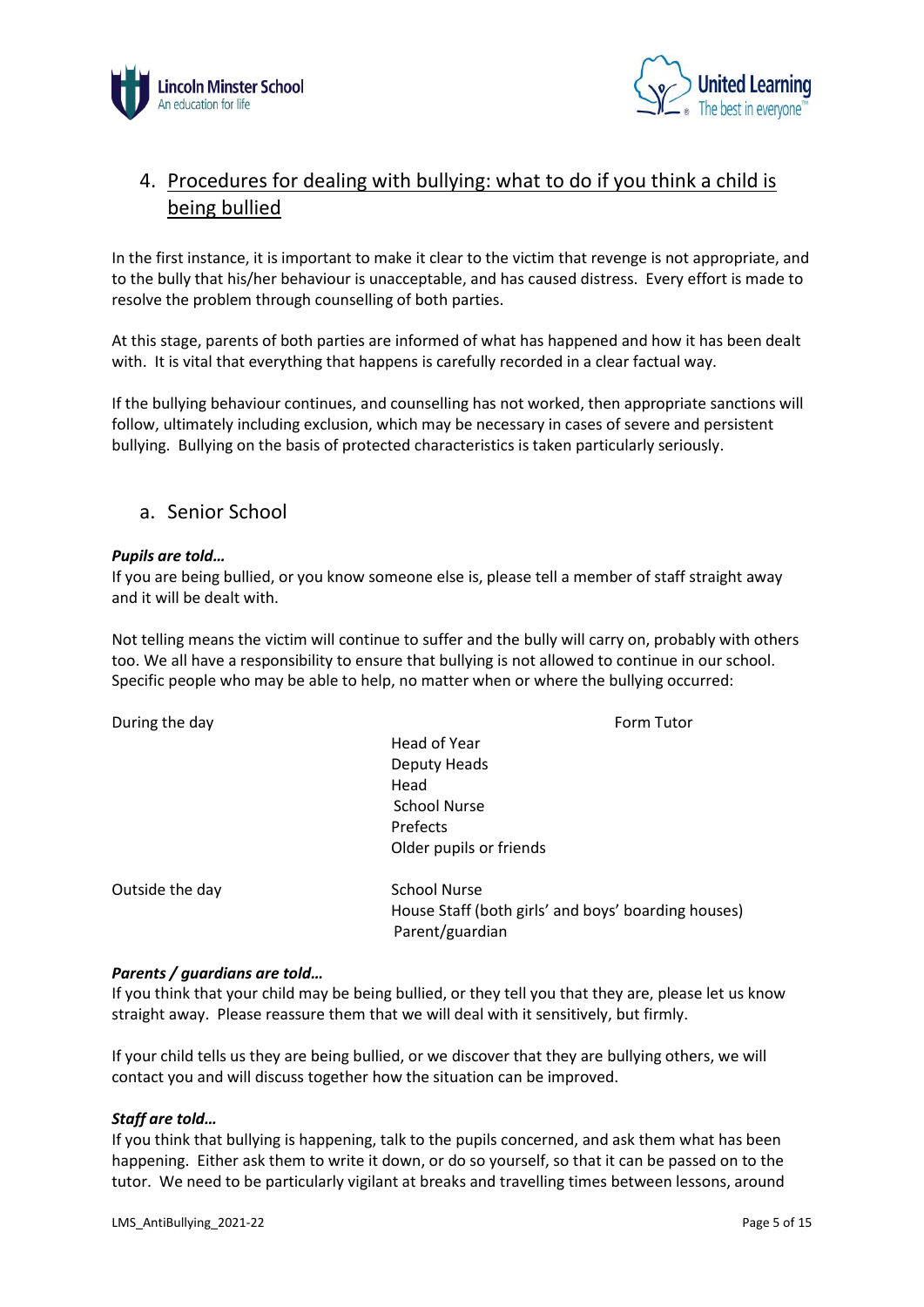



corridors between lessons and in the area of changing rooms and toilets. These are times and places where victims are more vulnerable and bullying is not seen easily. In boarding it is particularly important to have a high level of vigilance and to ensure that behaviour towards new boarders is supportive and does not involve any form of initiation.

Curriculum work can enhance this policy within specific subject areas, e.g. Drama/English and through the P.S.H.C.E. programme. School assemblies may also be an effective way to deal with this issue.

### b. Preparatory School School including EYFS

The Head and Deputy Head of the Preparatory School set the school climate of mutual support and praise for success, so making bullying less likely. When children feel that they are important and belong to a friendly and welcoming school, bullying is far less likely to be part of their behaviour.

The pupils are made aware that encouraging other people to engage in any manifestations of bullying as defined above is also bullying, even if they do not directly do any of them themselves. In fact in some ways it is even worse because it has a bad effect on the people you get to do these things, as well as on the victim.

All children will have an opportunity to discuss bullying during their PHSEE lessons especially at the start of the year and during other times. It is also followed up in RS, ICT and Form Times, as well in specific subjects such as History (prejudice). In the Early Years Foundation Stage (EYFS) the children discuss issues as part of PSED. Some assemblies will also be on the theme of discouraging any form of bullying. Part of the ICT programme is on internet safety and dealing with inappropriate material. We always support the National annual Anti-Bullying campaign and engage in competitions and projects on offer.

#### *Pupils are told…*

If you know someone is being bullied, take action!

Watching and doing nothing looks as if you are on the side of the bully. It makes the victim feel more unhappy and on their own. If you feel you cannot get involved, tell an adult immediately. Teachers have ways of dealing with the bully without getting you into trouble. Do not be, or pretend to be, friends with a bully.

Remember that your silence is the bully's greatest weapon!

- Tell yourself that you do not deserve to be bullied, and that it is wrong!
- Be proud of who you are. It is good to be an individual.
- Try not to show that you are upset. It is hard but a bully thrives on someone's fear.
- Stay with a group of friends / people. There is safety in numbers.
- Be assertive shout 'No!' and walk confidently away. Go straight to a teacher or member of staff.
- Fighting back may make things worse. If you decide to fight back, talk to a teacher or parent / guardian first.
- Generally it is best to tell an adult you trust straight away. You will get immediate support.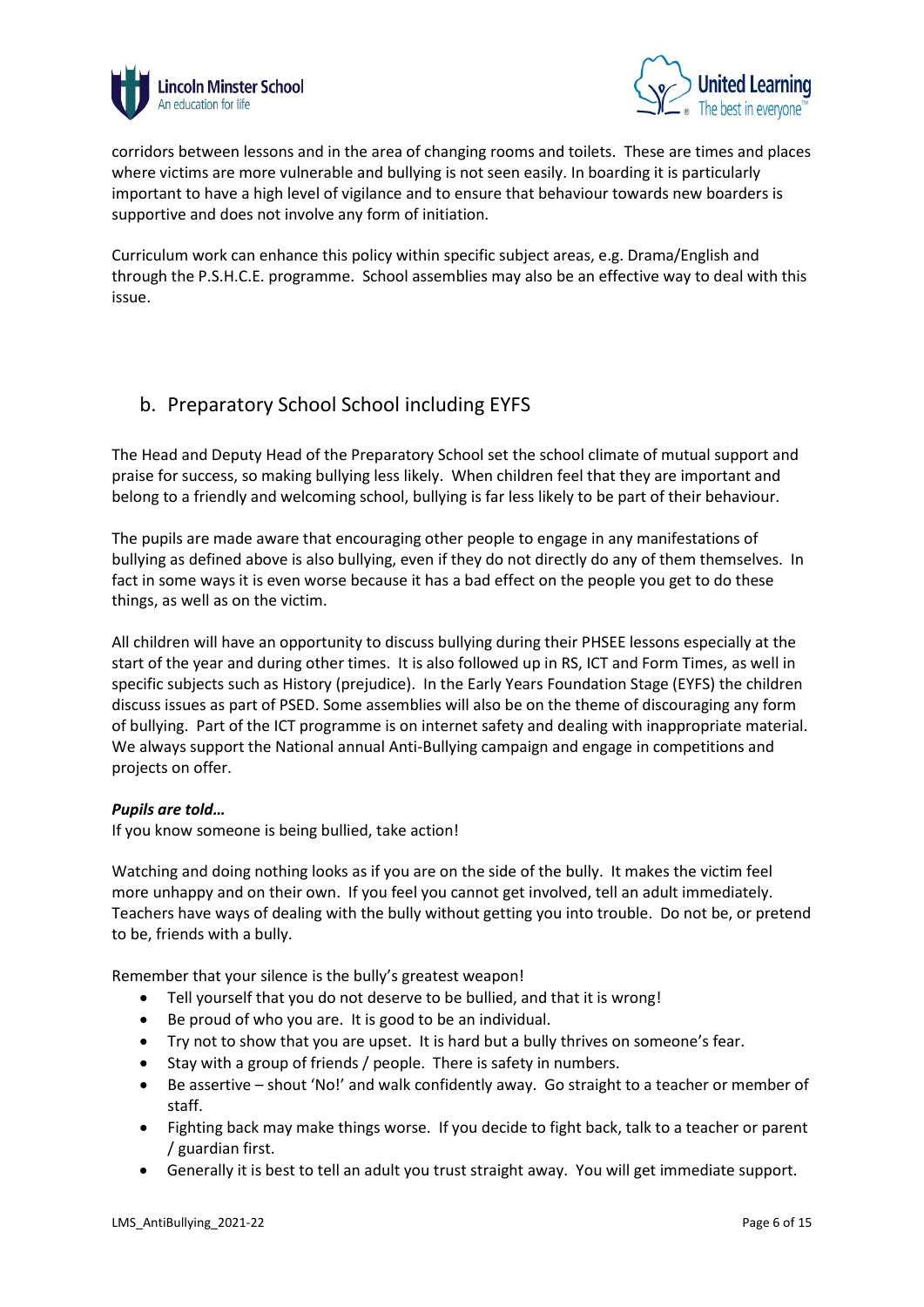



All adults in school can offer help and support and in particularly your Form Tutor/Class Teacher, Deputy Head, Head.

• If you are being bullied outside school or cyber-bullying is taking place talk to your parents or an adult in school.

Teachers will take you seriously and will deal with bullies in a way which will end the bullying and will not make things worse for you.

#### *Parents / guardians are told…*

If you feel your child may be a victim of bullying, inform school immediately. Your concern will be taken seriously and appropriate action will follow. Always take an active role in your child's education. Enquire how their day has gone, who they have spent their time with, how lunchtime was spent etc. Look for unusual behaviour in your children. For example, they may suddenly not wish to attend school, feel ill regularly, or not complete work to their normal standard. It is important that you advise your child not to fight back. It can make matters worse!

If you know or suspect that your child is involved in bullying, please report the matter to the school. It will be in their best interests to try to bring the matter to a speedy conclusion by having it dealt with where it is happening.

All information will be treated with the utmost discretion.

#### *Staff are told…*

Please report all actual or suspected incidences of bullying to the relevant form tutor, as well as taking any immediate appropriate action. Even apparently trivial incidences should be reported, because they help to create an overview of a situation and potentially serious patterns can be observed in this way.

Remember to reward all children in a manner appropriate to their age for consideration and kindness to others – reinforcing positive behaviour is just as important as countering negative conduct. Often a word of thanks, acknowledging that you have noticed, will be quite sufficient.

### 5. Dealing with incidents of bullying

A central record of bullying incidents is kept by the Deputy Head Pastoral/ Head of Preparatory School/to check for trends or patterns and to evaluate the effectiveness of the approach adopted. From time to time, pupils have the opportunity to comment on anti-bullying policy and procedure and their opinions are sought to check that they do not identify bullying as a problem in this school. Forms to record bullying incidents are to be found in the safeguarding folder on staff resources.

The following steps may be taken when dealing with incidents:

- if bullying is suspected or reported, the incident will be dealt with immediately by the member of staff who has been approached
- a clear account of the incident will be recorded on the bullying log and given to the Deputy Head Pastoral / Head of Preparatory School
- the Deputy Head Pastoral / Head of Preparatory School /Deputy Head of Prep will interview all concerned and will record the incident
- Form tutors will be kept informed and if it persists the form tutor will advise the appropriate subject teachers
- parents of both the victim and alleged perpetrator will be kept informed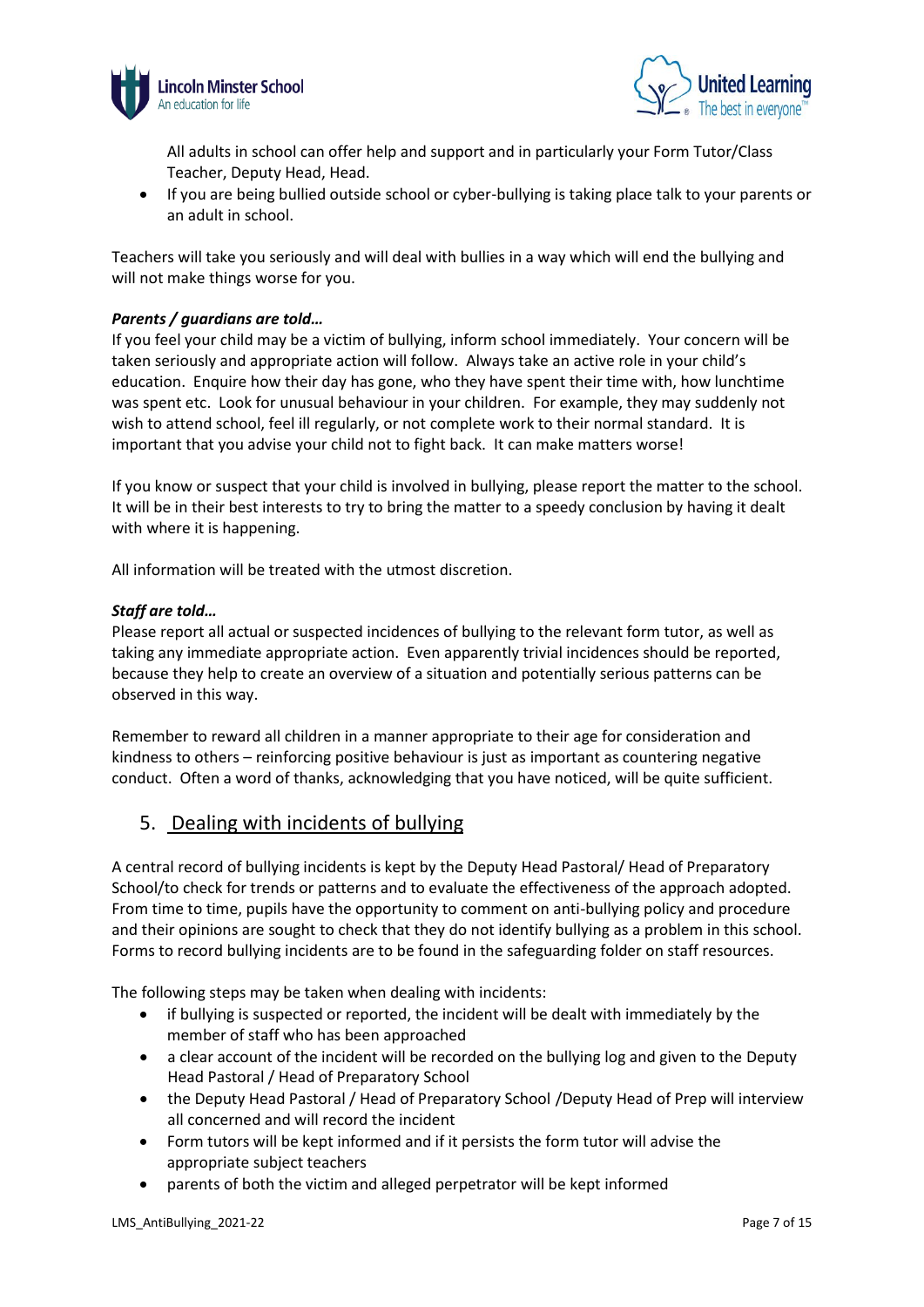



- punitive measures will be used as appropriate
- ultimately exclusion may be necessary in severe and persistent bullying
- in cases of severe and persistent bullying exclusion may be necessary
- detailed notes are kept by the pastoral staff at all stages of this process.
- The bullying log, register and racial incident form enable patterns to be identified in terms of both victims and perpetrators and will inform our intervention measures.

Children involved in bullying will meet regularly with the Deputy Head Pastoral/Form Tutor/ Head of the Preparatory School / Staff mentor at the end of the school day to discuss the events of the day. A diary may need to be kept by both children and the Deputy Head Pastoral / Head of Preparatory School / Staff mentor. Regular contact will be kept with parents. When the situation has been addressed meetings will be less frequent unless further action is required.

#### **Pupils who have been bullied will be supported by:**

- offering an immediate opportunity to discuss the experience with a form tutor or member of staff of their choice
- reassuring the pupil
- offering continuous support
- restoring self-esteem and confidence
- taking the necessary steps to prevent more bullying

#### **Pupils who have bullied will be helped by:**

- discussing what happened
- discovering why the pupil became involved
- establishing the wrong doing and need to change
- informing parents or guardians to help change the attitude of the pupil
- restorative support

#### **The following disciplinary steps can be taken:**

- official warnings to cease offending
- detention
- exclusion from certain areas of school premises
- fixed-term exclusion
- permanent exclusion

Within the curriculum the school raises the awareness of the nature of bullying through inclusion in PSHEE, form tutorial time, assemblies and subject areas, as appropriate, in an attempt to eradicate such behaviour. This policy applies equally to both day school and boarding. In boarding, staff are particularly aware of the potential for bullying and ensure that procedures comply fully with National Boarding Standards within the Every Child Matters Framework.

Whilst bullying is not a specific criminal offence, there are criminal laws which apply to harassment and threatening behaviour that are relevant. If staff feel that an offence has been committed, assistance should be sought from the police.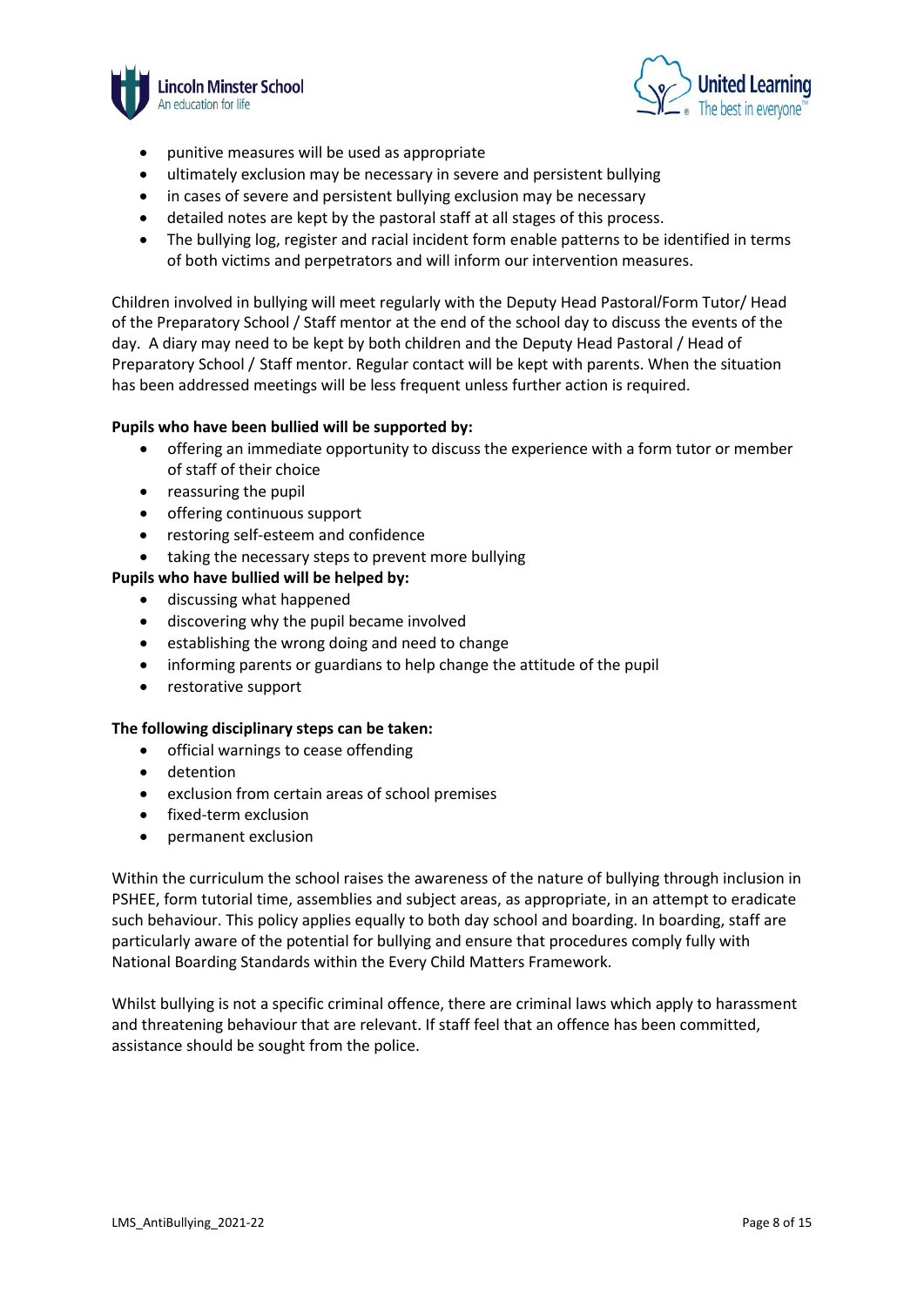



### 6. Monitoring, evaluation and review

The school reviews this policy annually and assesses its implementation and effectiveness, having due regard to relevant legislation and government guidance. The policy is promoted and implemented throughout the school.

### 7. Key sources of information

[DfE \(2014\), Preventing and tackling bullying](https://www.gov.uk/government/publications/preventing-and-tackling-bullying) Schools' duty to promote good behaviour: <http://www.legislation.gov.uk/ukpga/2006/40/section/89> <http://www.legislation.gov.uk/uksi/2010/1997/contents/made>

Childline: [www.childline.org.uk/](http://www.childline.org.uk/)

Kidscape: [www.kidscape.org.uk](http://www.kidscape.org.uk/)

The Anti-Bullying Alliance (ABA):<http://www.anti-bullyingalliance.org.uk/>

The Diana Award[: http://diana-award.org.uk/](http://diana-award.org.uk/)

The BIG Award: [www.bullyinginterventiongroup.co.uk](http://www.bullyinginterventiongroup.co.uk/)

Restorative Justice:<http://www.restorativejustice.org.uk/>

#### **Cyberbullying**:

Childnet International: <http://www.childnet.com/> **Pupils with SEND and disabilities:**  [http://www.cafamily.org.uk/media/750755/cyberbullying\\_and\\_send\\_-\\_module\\_final.pdf](http://www.cafamily.org.uk/media/750755/cyberbullying_and_send_-_module_final.pdf)

#### **Advice on Child Internet Safety 1.0:**

[www.gov.uk/government/publications/advice-on-child-internet-safety-10-universal-guidelines-for](http://www.gov.uk/government/publications/advice-on-child-internet-safety-10-universal-guidelines-for-providers)[providers](http://www.gov.uk/government/publications/advice-on-child-internet-safety-10-universal-guidelines-for-providers)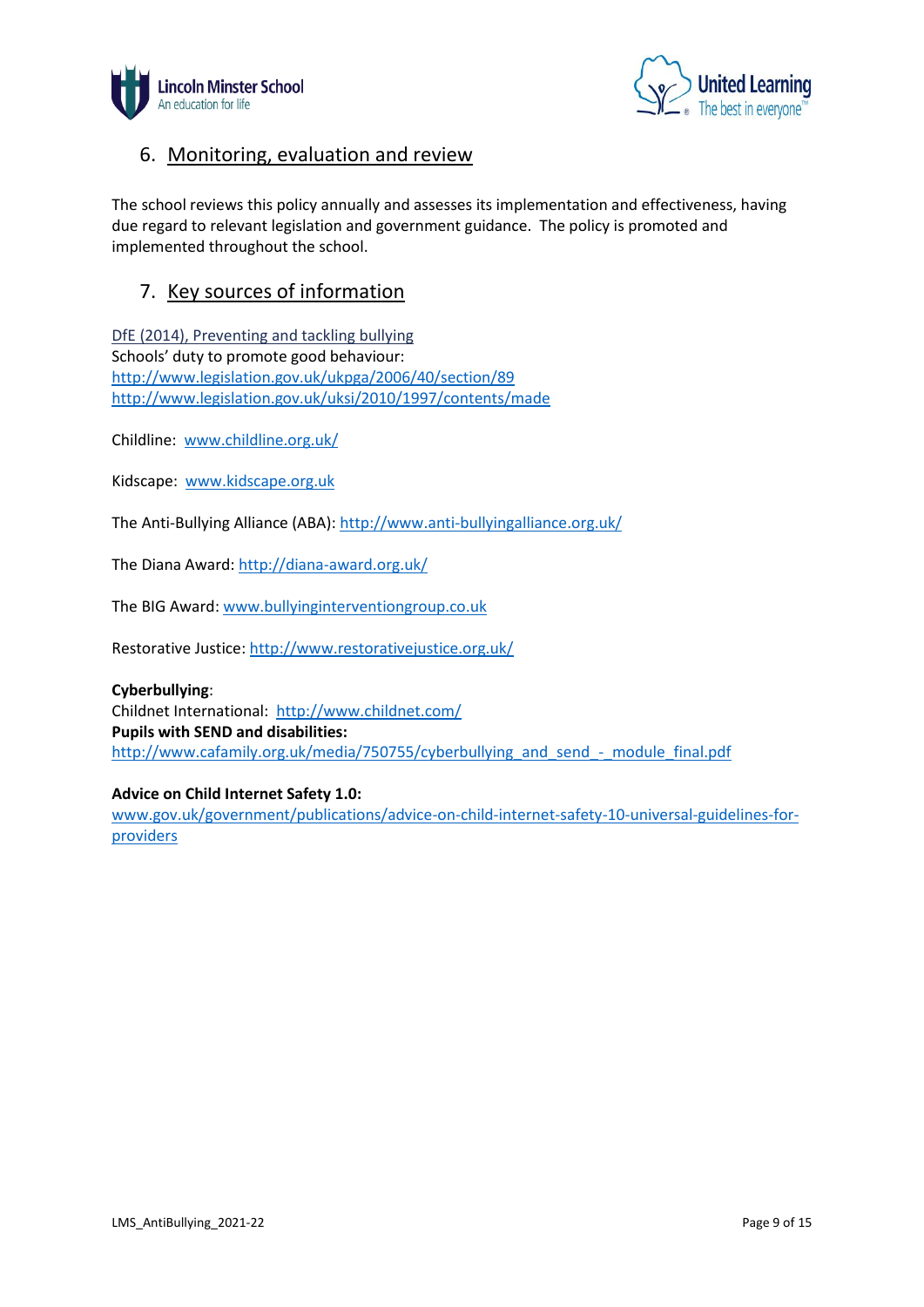



## Appendix 1: CYBERBULLYING

Cyberbullying is a type of aggression defined by Childnet International as the 'sending or posting of harmful or cruel text or images using the internet or other digital communication devices'. The Anti-Bullying Association has identified seven types of cyberbullying, ranging from abusive text messages, emails and phone calls, to bullying in internet chatrooms, social networking sites and instant messaging:

- 1. **Text messages** unwelcome texts that are threatening or cause discomfort.
- 2. **Picture/video-clips via mobile phone cameras** images sent to others to make the victim feel threatened or embarrassed.
- 2. **Mobile phone calls** silent calls or abusive messages; or stealing the victim's phone and using it to harass others, to make them believe the victim is responsible.
- 3. **Emails** threatening or bullying emails, often sent using a pseudonym or somebody else's name.
- 4. **Chatroom bullying** menacing or upsetting responses to children or young people when they are in a web-based chatroom.
- 5. **Instant messaging** unpleasant messages sent as children conduct real-time conversations online.
- 7. **Bullying via websites** use of defamatory blogs (web logs), personal websites and online personal polling sites.

Cyberbullying is insidious; it can be conducted 24 hours a day, seven days a week, following children into their private space and outside school hours. It can be anonymous. The audience is large and can be reached rapidly. Unlike other forms of bullying, a single incident can be experienced as a multiple attack – a video posted to a website can be copied to many different sites. Bystanders can become accessories by passing on a humiliating message. Messages on social networking sites remain there to damage social life and friendships and, in the case of teaching staff, reputation and credibility.

#### **Strategies to address and prevent cyberbullying**

#### **In the Senior School**

All tutors make clear to their tutor group what constitutes cyberbullying. They need to raise awareness of cyberbullying and remind pupils of their responsibilities in the use of ICT both in school and beyond. Instances of cyberbullying will be taken very seriously and any pupil who is a victim should not hesitate to report it to their tutor, Head of Year, Deputy Head Pastoral or the Head. Any allegations will be investigated in conjunction with the ICT Systems Manager and sanctions will be imposed, the nature of these being related to the individual situation.

• All pupils are reminded that they have signed an acceptable use policy in order to use ICT in school. Abuse of the school ICT system could result in that pupil being banned from use for a specified period.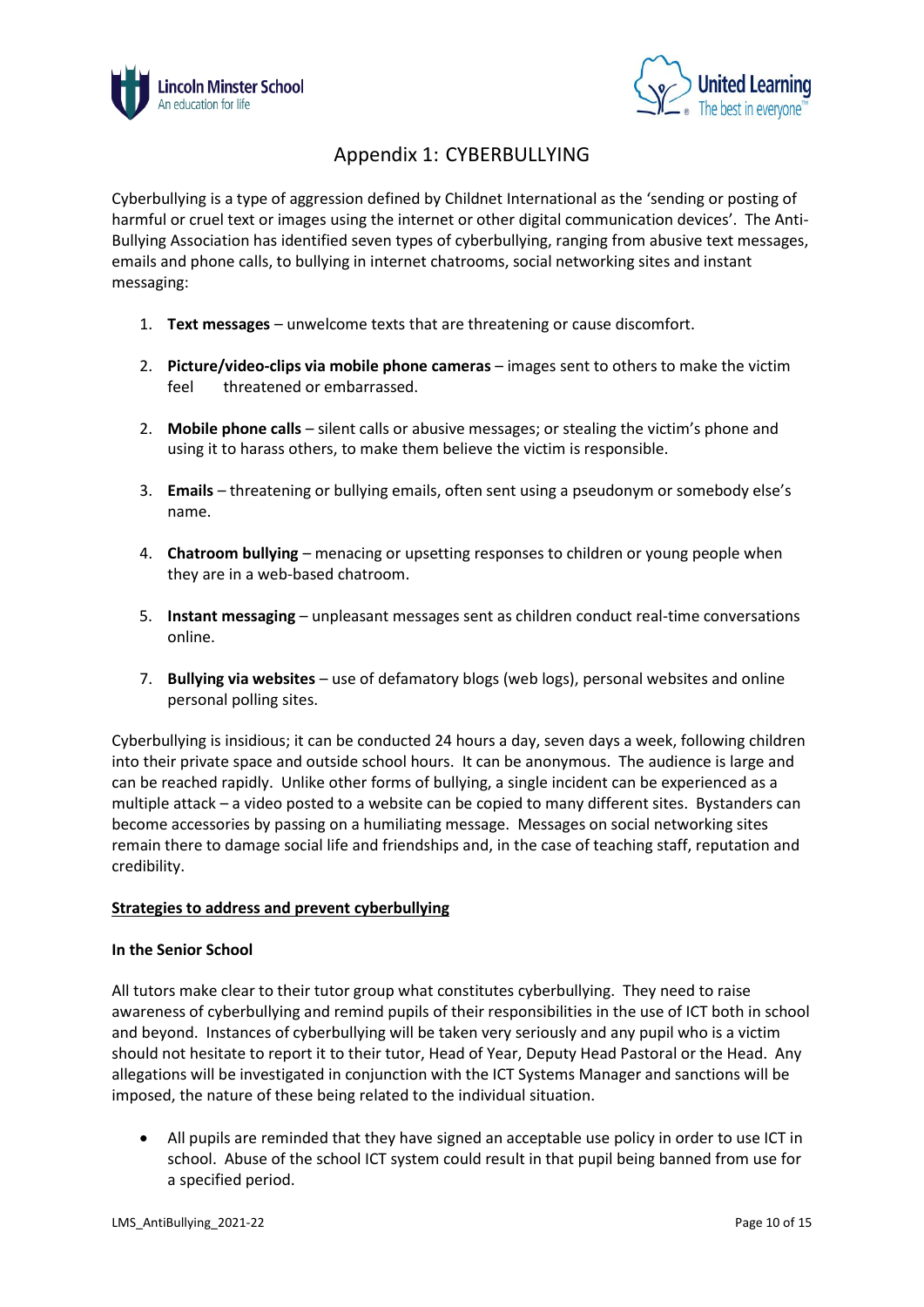



- The ICT technical team are required to conduct random searches of internet use records within school or to conduct searches following an allegation of cyberbullying
- Mobile phones may be brought to school but should not be used during the school day to ether make or receive calls. In the same way text messages should not be sent during the day.
- All pupils will, during the Michaelmas term, be given a presentation on safe use of the internet

#### **In the Preparatory School including EYFS**

In order to help our children, deal with cyberbullying, we make them aware of the issues during ICT, PHSEE and PSED lessons appropriate to their ages. We hold parent training evenings advising parents on the issues surrounding the internet and helping parents know about emerging technologies their child might be using. We hold staff training sessions on e-safety and ensure all children know where to go for help either through a member of staff, through the 'Think you know' website or by reporting it online.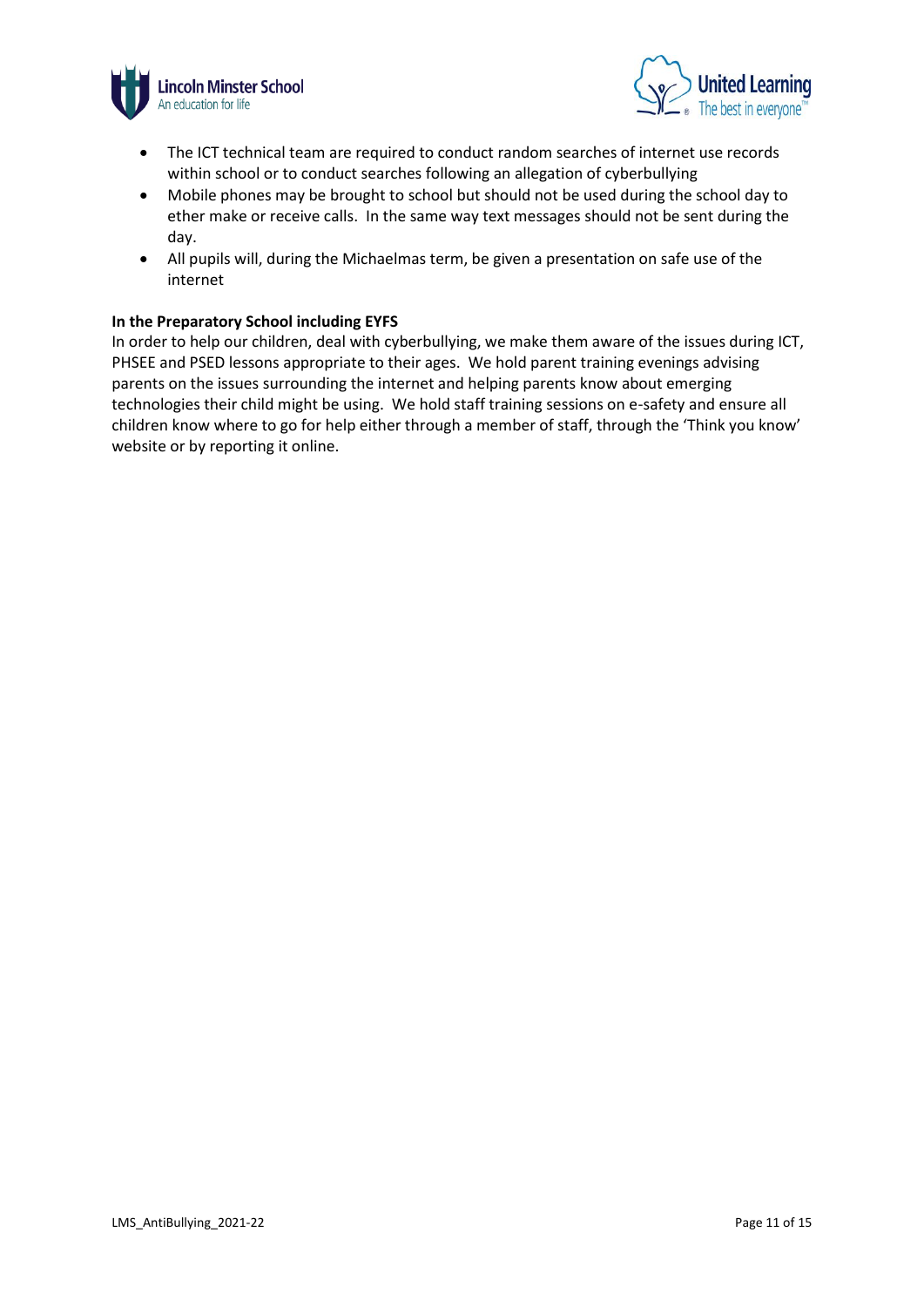



### Appendix 2: PREVENTING BULLYING

Bullying is always difficult for the victim and bully to deal with. We are committed to preventing bullying wherever possible by establishing an environment of mutual respect and good behaviour. We expect staff and older students to set good examples of behaviour and we reward good behaviour in line with United Learning values. Form tutors, through the PSHE programme, address bullying and encourage pupils to understand the parts played by bully, victim and bystanders with a view to preventing bullying from occurring.

The policies which relate to bullying are available to all on the school website. We encourage parents to be involved in discussing bullying with their children and to be partners with the school in dealing with bullying if it arises. Pupil mentors and prefects play an important role in working with staff to be alert to the potential for bullying to occur and in creating an environment of good behaviour and respect.

## Appendix 3: REPORTING OF RACIST INCIDENTS

The Public Sector Equality Duty (PSED) places a duty on all schools to eliminate unlawful discrimination, harassment, victimisation and any other conduct that is prohibited under the Equality Act 2010. At Lincoln Minster School we recognise that reporting these incidents will be seen as evidence of our capacity to confront this problem and not as a reflection of our effectiveness.

#### **The school's commitment to race equality**

Lincoln Minster School is fully committed to meeting its obligations under the Race Relations Amendment Act 2000. To meet the specific duties of the RRAA 2000 we:

- Ensure that all students and staff are encouraged and able to achieve the best of which they are capable
- Respect and value differences between people
- Prepare students for life in a diverse society
- Make the school a place where everyone, taking account of race, colour, ethnic or national
- origin, feels welcomed and valued
- Promote good relations between different racial and cultural groups within the school and
- within the wider community
- Ensure that an inclusive ethos is established and maintained
- Acknowledge the existence of racism and take steps to prevent it
- Oppose all forms of racism, racial prejudice and racial harassment
- Are proactive in tackling and eliminating unlawful discrimination.

#### **Identifying Racist Behaviour**

The Stephen Lawrence Inquiry report states that "a racist incident is any incident which is perceived to be racist by the victim or any other person." This means that if anyone - the victim, a witness, parent or staff member - perceives an incident as racist, it should be investigated and recorded as such, though the investigation may determine that the incident was not racially motivated. Racist incidents can involve any member of the school community and may be: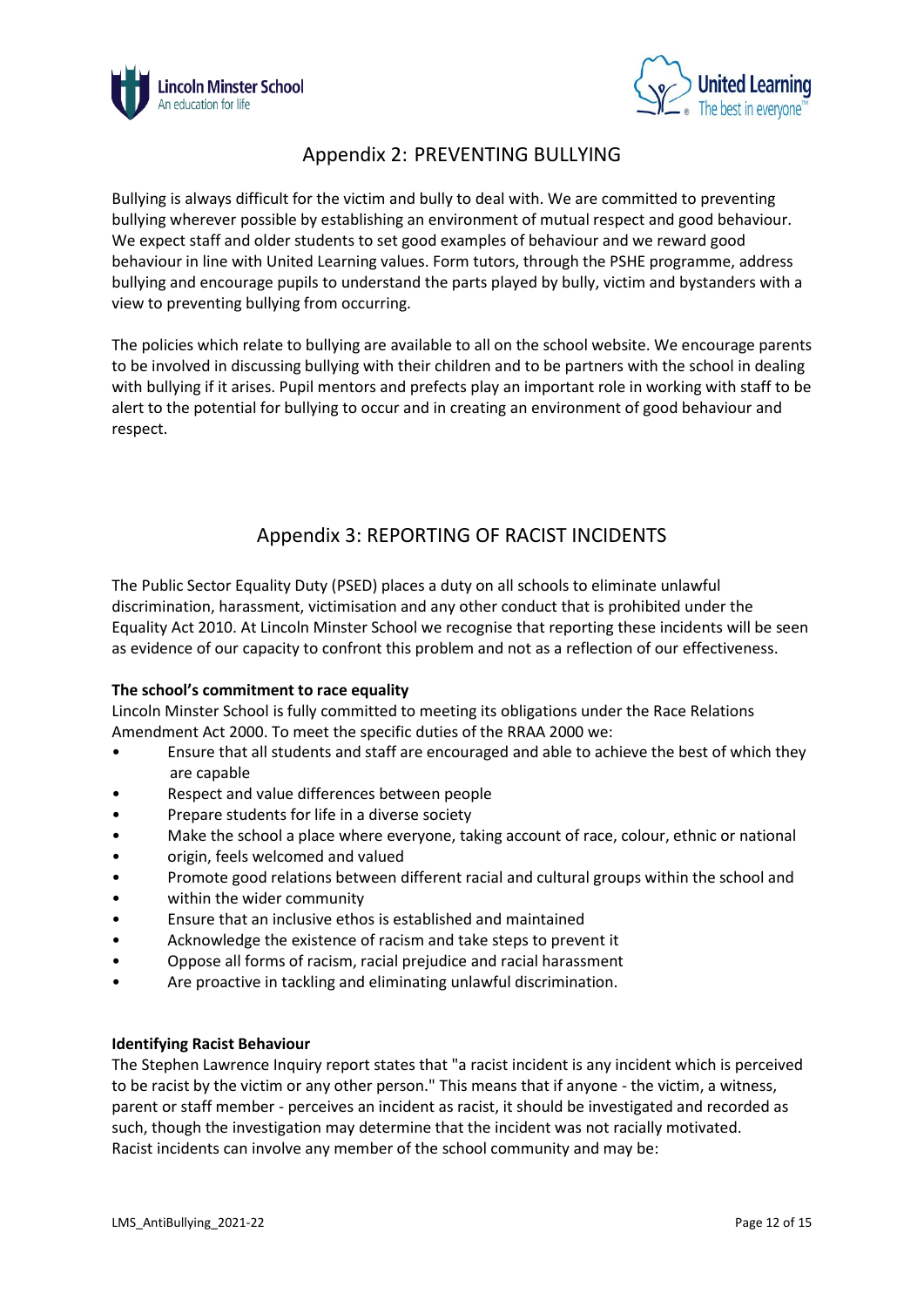



- student to student
- student to adult
- adult (teacher, parent, support staff, visitor to school) to student
- adult to adult

Some incidents may not involve a direct victim and these are described as 'victimless'. This is where, for example, a student makes derogatory comments about a particular racial group but there are no members of that group in the classroom.

Some other typical examples of racist incidents include:

• incitement of others to behave in a racist way such as bringing racist leaflets, magazines or computer software into school

- physical assault against a person or group because of colour, race and/or ethnicity
- verbal abuse and threats
- derogatory name-calling, insults, racist jokes and language
- racist graffiti wearing racist badges or insignia and other provocative behaviour
- racist comments during lessons
- attempts to recruit other students to racist organisations and groups
- refusal to co-operate with other people because of their colour, ethnicity, language, accent or dialect
- ridiculing someone because of their cultural differences

#### **Investigating Racist Incidents**

All racist incidents, no matter how trivial they seem, will be investigated as quickly as possible. In order to optimise witness recall this should preferably be within one hour (or as soon as possible thereafter) of the incident taking place. The lead person responsible for investigating racist incidents is the Deputy Head Pastoral/Head of Prep School

When investigating the incident, we will respond appropriately to both the nature of the racist incident and to its level of seriousness. We will be mindful of factors such as:

- the age and level of understanding of the perpetrator
- whether the perpetrator intended to inflict physical or emotional harm on the victim/s and whether they were aware of the effects of their action
- whether actual and/or serious physical or emotional harm was inflicted on the victim/s
- whether the incident was a one-off or part of a pattern

#### **Recording and Reporting Racist Incidents**

The Reporting a Racist Incident form should be used for recording all reported incidents and complaints. This will then be held in our central records. In some cases, it may be necessary to work with the LA Designated Officer for Safeguarding (LADO) to address the issue. The police will only be informed if school believes a crime has been committed e.g. if an assault takes place.

In addition, logged incidents and the action taken will be reported to the Governing Body on a termly basis if any incidents occur. This will allow the governing body to monitor the number and type of incidents and to assess the effectiveness of the action taken.

We will regularly analyse our recorded information to identify trends or patterns regarding the nature of incidents, who is involved and where incidents are happening. This will enable us take a proactive approach in preventing racist incidents.

In the case of serious incidents, an assessment will be needed to find out: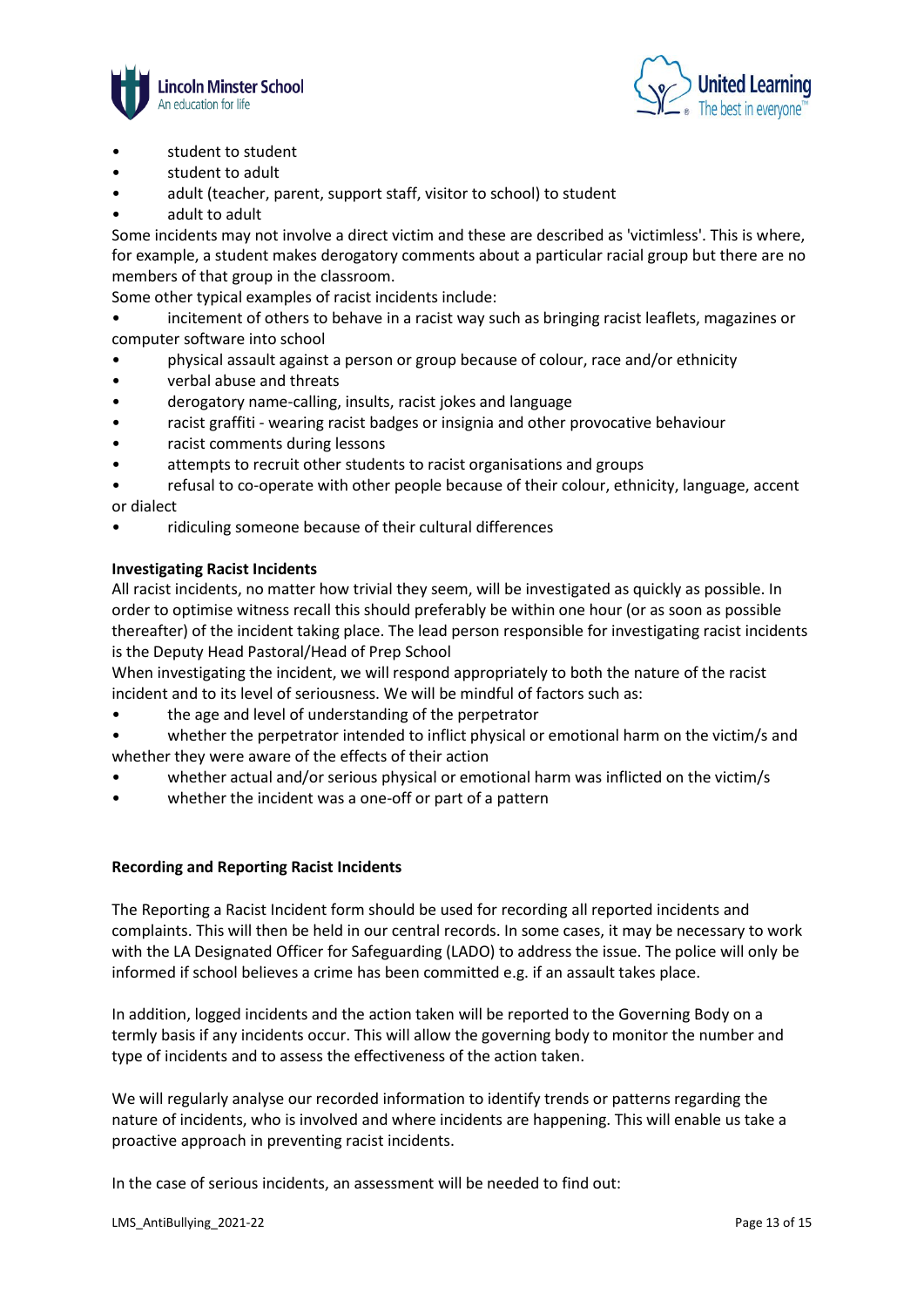



- whether the incident was so serious that the whole school community needs to be informed
- whether teachers should explain the circumstances to all students
- whether all parents/carers need to be informed

#### **Dealing with Racist Incidents**

When investigating a racist incident the school will:

- Investigate the incident to establish the facts and making a written record of this.
- Provide support and assistance to the victim
- Identify the action to be taken with regard to the perpetrator(s)
- Inform the parents of the victim(s) and perpetrator(s) of the incident and the action taken

• Where a staff member is the victim or perpetrator, ensure other procedures are followed (e.g. disciplinary or accident reporting)

• Keep a formal record of the incident, including the action taken where the incident is a serious one, notifying other agencies such as the LADO and/or the Police

• Carrying out regular analysis of the number and nature of racist incidents to inform future policy development

Teachers will use their professional judgment in dealing with specific incidents, but should refer to the guidance as stated above.

#### **Incidents Involving Students**

Victims will be offered immediate support appropriate to the nature of the incident in order to avoid longer-term distress. They will be given the opportunity to express their own feelings and concerns and may wish to have an input into how the incident is dealt with. Victims can also be referred to or advised of external organisations for further support and advice if appropriate.

In all cases, the Assistant Head/Head of Prep will contact the parents/carers of the victim to explain the action taken by the school and how the situation will be regularly reviewed and monitored. It is important that perpetrators are given an explanation of why their action is unacceptable.

Appropriate sanctions should be identified, explained to the perpetrator and then applied. In dealing with perpetrators, schools should be mindful that racist behaviour is often a reflection of feelings of inferiority and worthlessness. The school might wish to consider whether guidance or counselling is needed in order to prevent recurrence.

The parents of the perpetrator should be informed of the incident and the action that is being taken. Schools should have systems in place to monitor perpetrators, so they can respond swiftly to any recurrences.

#### **Incidents Involving Staff**

Where a staff member is a victim of a racist incident, it is good practice for the incident to be reported to, investigated and dealt with by a senior member of the school. Any racist incident in which a member of staff is the alleged perpetrator should be dealt with by the Headteacher. Schools should ensure that the perpetrator is dealt with in line with their Staff Disciplinary Procedures. Where a complaint is against a Head, this should be referred to the Local Governing Body.

#### **Incidents that Occur Outside the School and/or Out of School Hours**

Occasionally, students or staff will report incidents that have occurred outside the school. This may be on journeys to and from school, during school organised off-site activities or within the immediate vicinity of the school. Such incidents will be afforded the same level of response as those which occur inside the school grounds.

Depending on the nature and place of the incident, we may refer to external agencies for support or advice. If necessary, we will report such incidents to the police.